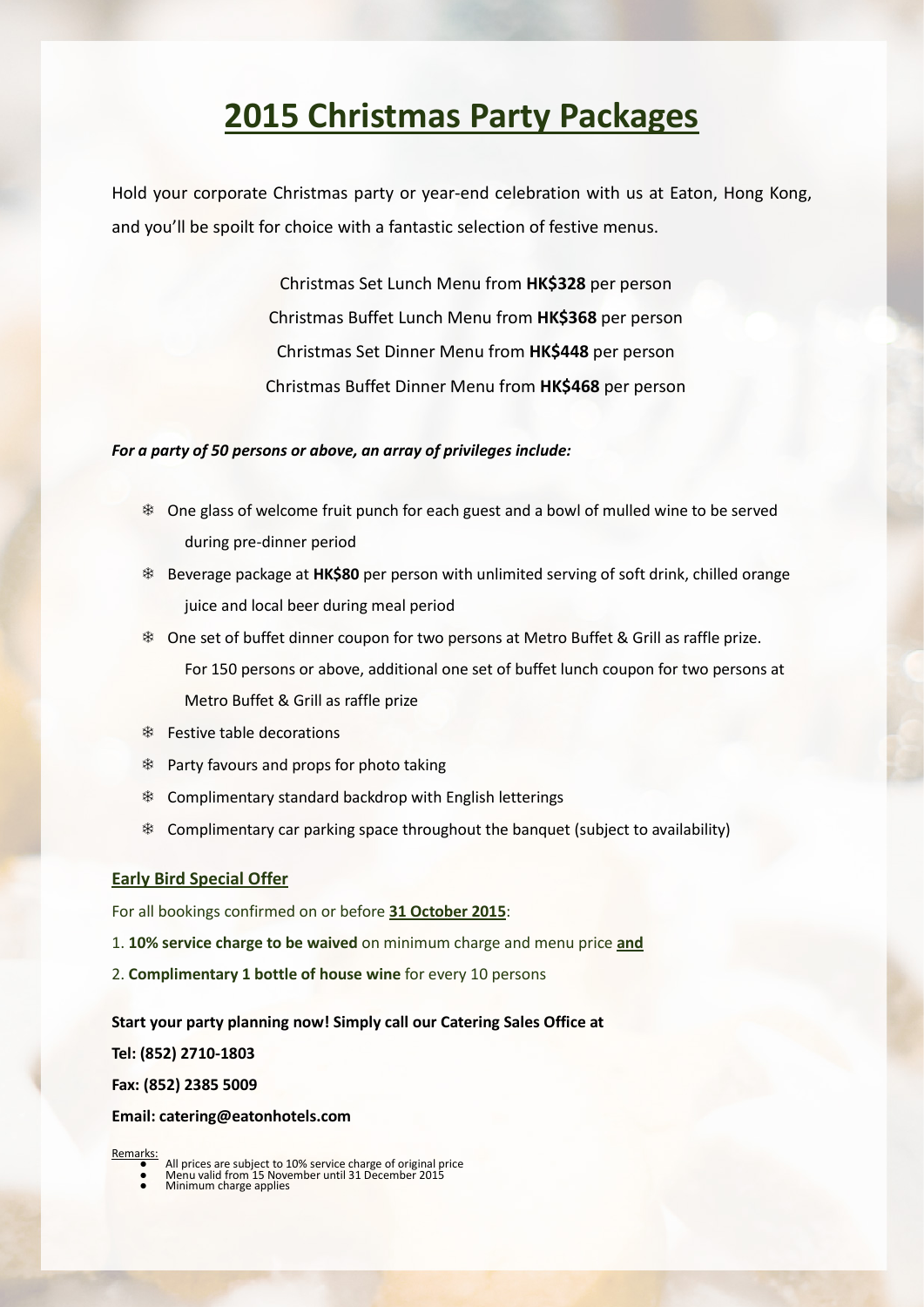# 聖誕派對優惠 **2015**

於香港逸東酒店舉行公司聖誕聯歡或年終慶祝派對,有多款包羅各種精緻美饌的 節日菜譜可供選擇,盡興歡騰。

聖誕午餐每位由港幣**\$328** 起

聖誕自助午餐每位由港幣**\$368** 起

聖誕晚餐每位由港幣**\$448** 起

聖誕自助晚餐每位由港幣**\$468** 起

#### 預訂 **50** 人或以上之派對,可享下列精彩禮遇**:**

- 每位客人尊享席前雜果賓治及香料熱紅酒一杯
- 指定汽水、果汁及本地啤酒無限添飲(每位價值\$80)
- 都會自助餐廳雙人自助晚餐券一張作抽獎之用; 如預訂 150 人或以上之派對,可額 外獲贈都會自助餐廳雙人自助午餐券一張作抽獎之用。
- 每檯桌上節日佈置
- 提供派對用品及道具作拍攝之用
- 提供免費標準英文正楷字母禮堂掛字
- 宴會期間提供免費泊車服務(數量視乎需求情況而定)

#### 提早預訂優惠:

於 **2015** 年 **10** 月 **31** 日前預訂可享額外九折禮遇,同時可豁免最低消費,每十位客人惠 顧更可免費獲贈餐酒一支。

立即聯絡宴會營業部,讓我們的團隊與你一起計劃貴公司的的節慶派對。 電話: (852) 2710 1803 傳真: (852) 2385 5009 電郵: catering@eatonhotels.com

條款及細則:

- 所有節日菜譜供應期為 2015 年 11 月 15 日至 2015 年 12 月 31 日
- 所有價格需以原價計算加一服務費 ● 所有宴會設有最低消費 (指定優惠除外)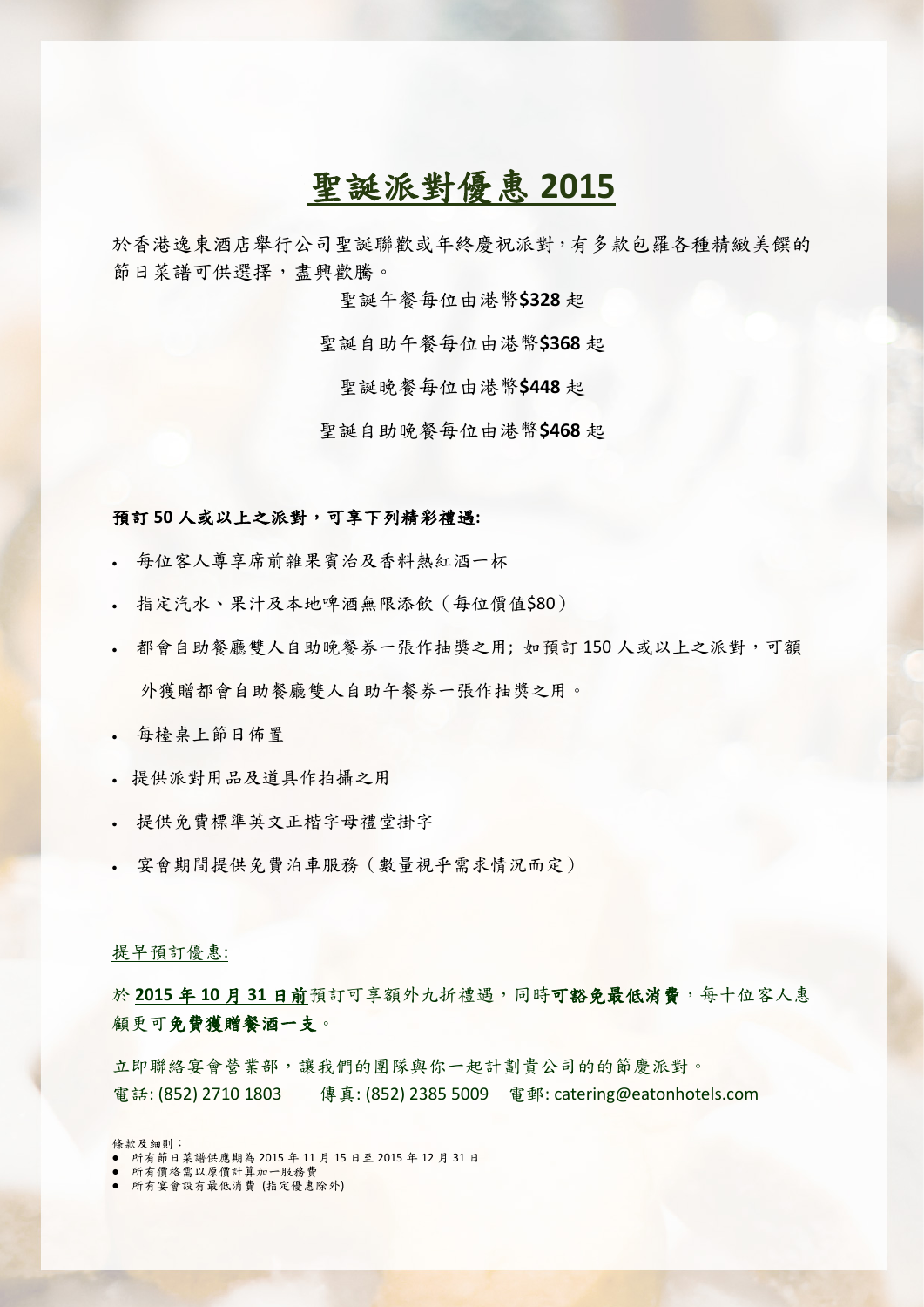# **2015 Christmas Set Lunch Menu A**

# **2015** 聖誕午餐菜譜 **A**

Roasted Pumpkin and Caramelized Chestnut Soup 南瓜栗子湯

\* \* \*

Pan-seared Seabass Fillet with Mashed Potato and Asparagus served with Champagne Foam 香煎海鱸魚柳配薯蓉及露筍伴香檳泡沫

OR 或

Traditional Roasted Turkey Roll with Stuffing, Brussels Sprouts and Honey-glazed Chestnut served with Giblet Gravy and Cranberry Sauce 傳統燒火雞卷配包心菜及蜜餞栗子伴燒雞汁及金巴侖汁

\* \* \*

Ginger Spiced Apple Tart with Vanilla Sauce 薑味蘋果撻配香草汁

\* \* \*

Christmas Cookies 精美聖誔曲奇

**HK\$328 plus 10% service charge per person** 每位港幣**\$328** 另加一服務費

> **A minimum booking of 20 persons** 訂座人數需最少 **20** 位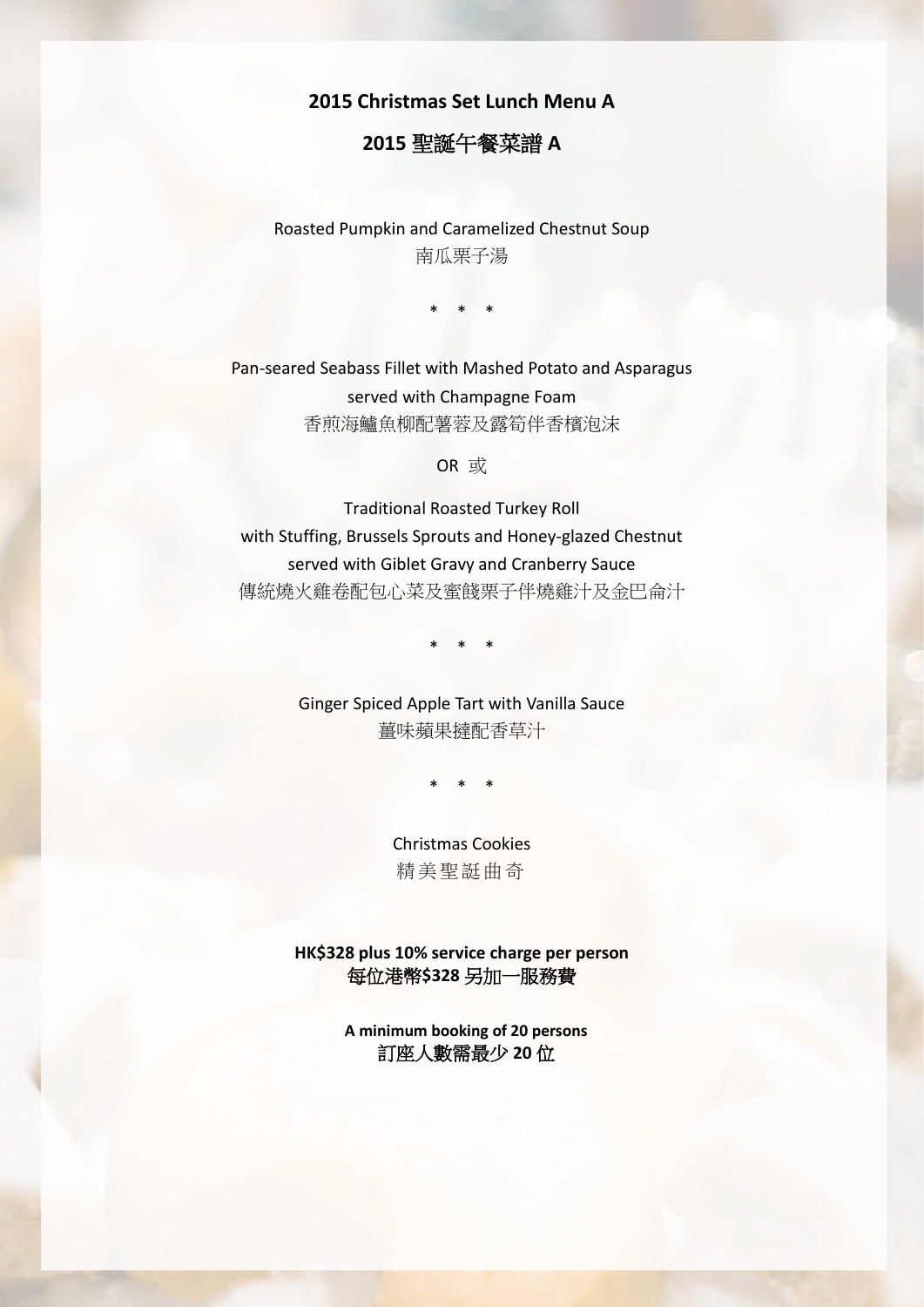**2015 Christmas Set Lunch Menu B**

# **2015** 聖誕午餐菜譜 **B**

Lobster Bisque with Cognac 干邑龍蝦濃湯

\* \* \*

Oven Roasted Australian Beef Sirloin Steak with Roasted New Potato and French Beans served with Green Pepper Corn Sauce 烤澳洲西冷扒配燒新薯及法邊豆伴青胡椒汁

OR 或

Traditional Roasted Turkey Roll with Stuffing, Brussels Sprouts and Honey-glazed Chestnut served with Giblet Gravy and Cranberry Sauce 傳統燒火雞卷配包心菜及蜜餞栗子伴燒雞汁及金巴侖汁

\* \* \*

Caramel Mango and Vanilla Mousse Torte 蕉糖芒果香草蛋糕

\* \* \*

Christmas Cookies 精美聖誔曲奇

**HK\$368 plus 10% service charge per person** 每位港幣**\$368** 另加一服務費

> **A minimum booking of 20 persons** 訂座人數需最少**20**位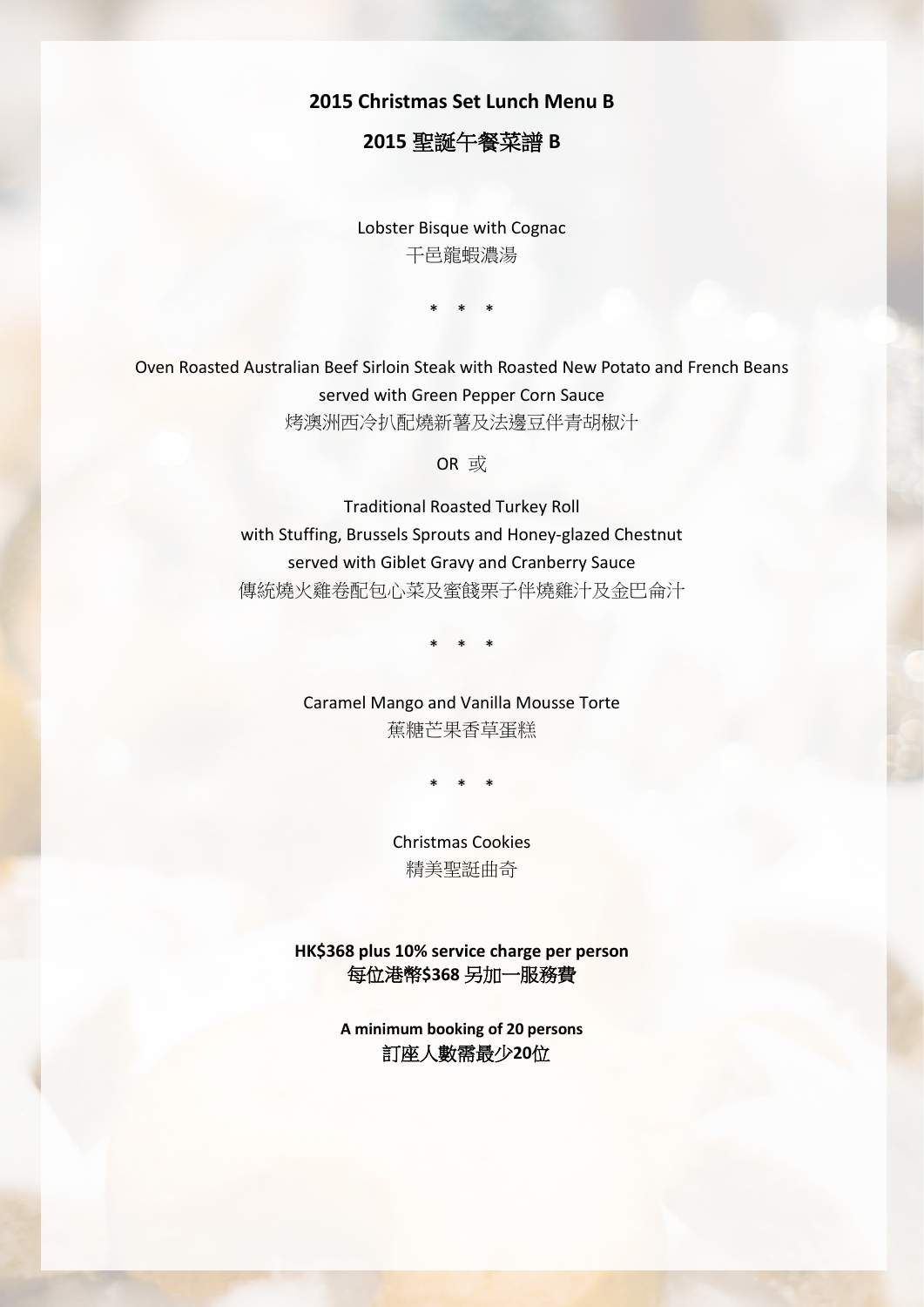# **2015 Christmas Buffet Lunch Menu A**

# 聖誕自助午餐菜譜 **A**

### **Cold Selection** 冷盤類

Crayfish on Ice with Cocktail Sauce and Lemon Wedge 凍小龍蝦配咯嗲汁 Selection of Sushi and Maki Roll with Soy, Wasabi 日式雜錦壽司 Norwegian Smoked Salmon 挪威煙三文魚 Assorted Continental Cold Cuts 雜錦凍肉拼盤 Grilled Vegetables with Semi Dried Tomato and Pesto 烤雜菜蕃茄香草醬

### **Salads** 沙律類

Mesclun Leaves served with a variety of Salad Dressings 新鮮農耕菜配多款沙律醬 Caesar Salad with Condiments 凱撒沙律 Turkey and Pineapple Salad with Mayonnaise 火雞菠蘿沙律 Smoked Duck Breast Salad with Peach 煙鴨胸香桃沙律 Potato Salad with Bacon and Chives 薯仔煙肉沙律 Thai Vermicelli Seafood Salad 泰式海鮮粉絲沙律

# **Soup** 湯類

Wild Mushroom Soup Infused with Truffle Oil 野菌忌廉湯 (Served with Assorted Rolls and Butter 配牛油及麵包)

#### **Hot Selection** 熱盤類

Pan-seared Sole Fillet with Cilantro Tomato Salsa 香煎龍脷魚配蕃茄莎莎 Indian Lamb Curry with Steamed Rice 印式羊肉咖喱配白飯 Deep-fried Chicken with Lime Sauce 西檸煎軟雞 Roasted Duck Breast with Honey Gravy 法式鴨胸配蜜糖汁 American Style Roasted Barbecued Pork Rib 美式燒排骨 Wok Fried Sliced Beef and Broccoli in Oyster Sauce 西蘭花炒牛肉 Egg White Fried Rice with Asparagus 蛋白露筍炒飯 Braised E-fu Noodles with Enoki Mushrooms 金菇炆伊麵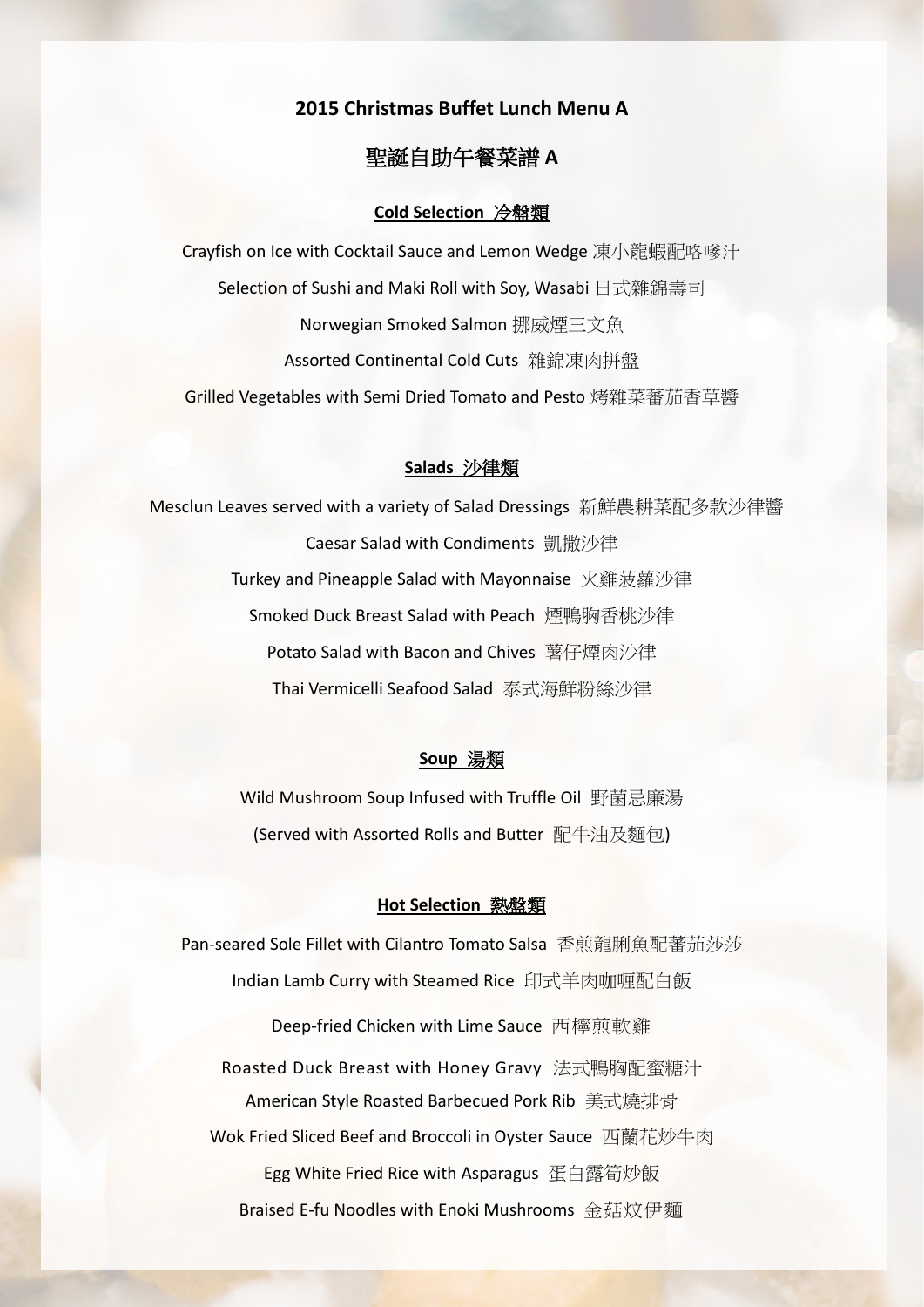Braised Brussels Sprout and Honey Glazed Chestnut 迷你包心菜配蜜餞甘栗

# **Carving** 燒烤精選

Roasted US Tom Turkey with Sage, Apricot and Stuffing, Red Wine Jus and Cranberry Sauce 聖誕燒釀火雞

#### **Desserts** 甜品類

Seasonal Fresh Fruit Platter 合時鮮果 America Cheese Cake 美式芝士餅 Mango Mousse Cake 芒果幕絲蛋糕 Ginger Bread Crème Brûlée 薑味焦糖燉蛋 Strawberry Panna Cotta 士多啤梨意式奶凍 Christmas Pudding with Cognac Vanilla Sauce 聖誕布甸配干邑香草汁 Christmas Chestnut Log Cake 聖誕樹頭蛋糕 German Christmas Stollen and Christmas Cookies 聖誕果子蛋糕及曲奇

Coffee or Tea 咖啡或紅茶

**HK\$368 plus 10% service charge per person** 每位港幣**\$368** 另加一服務費

**A minimum booking of 50 persons** 訂座人數需最少**50**位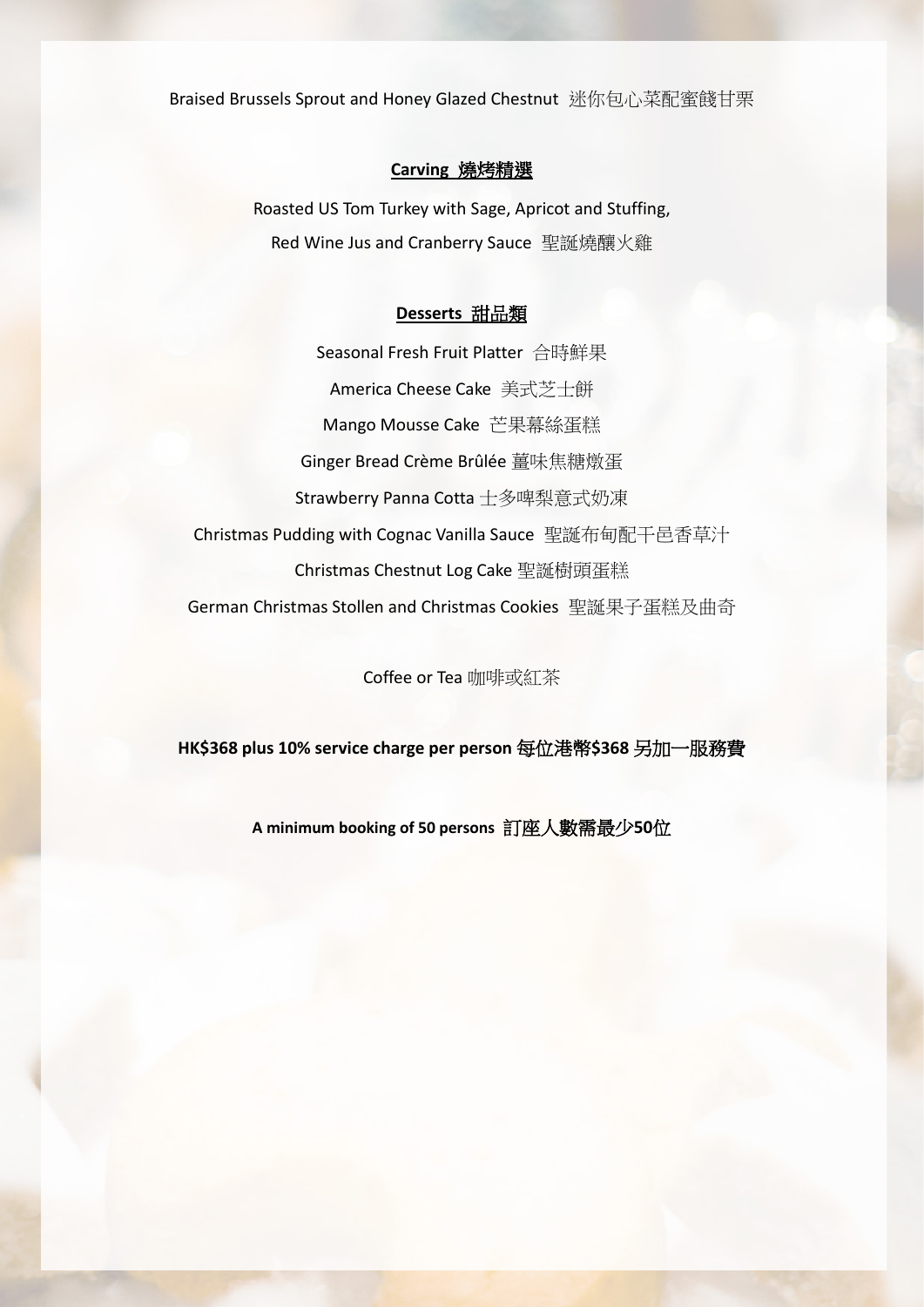# **2015 Christmas Buffet Lunch Menu B**

# 聖誕自助午餐菜譜 **B**

#### **Cold Selection** 冷盤類

Cooked Shrimp and Green Mussel on Ice with Cocktail Sauce and Lemon Wedges 新鮮蝦及青口配咯嗲汁 Selection of Sushi and Maki Roll with Soy, Wasabi 日式雜錦壽司 Smoked Norwegian Salmon 挪威煙三文魚 Continental Cold Cut, Turkey and Pastrami Platter with Pickles 雜錦凍肉拼盤 Grilled Vegetable with Semi-dried Tomato 烤雜菜配風乾蕃茄

# **Salads** 沙律類

Mesclun Leaves served with a Variety of Salad Dressings 新鮮農耕菜配多款沙律醬 Caesar Salad with Condiments 凱撒沙律 Turkey and Pineapple Salad with Mayonnaise 火雞菠蘿沙律 Fruit Salad with Melon and Shrimps 鮮果蝦沙律 Potato Salad with Bacon and Spring Onion 香脆煙肉薯仔沙律 Thai Papaya Pork Neck Salad 泰式青木瓜燒豬頸肉沙律 German Sausages Salad with Gherkin, Mustard Dressing 德國肉腸酸瓜沙律

# **Soup** 湯類

Roasted Pumpkin and Chestnut Soup 南瓜栗子湯 (Served with Assorted Rolls and Butter 配牛油及麵包)

#### **Carving** 燒烤精選

Roasted Australian Sirloin with Red Wine Jus and Black Pepper Sauce 燒澳洲西冷牛扒

OR 或

Roasted US Tom Turkey with Sage, Apricot and Stuffing, Red Wine Jus and Cranberry Sauce 聖誕燒釀火雞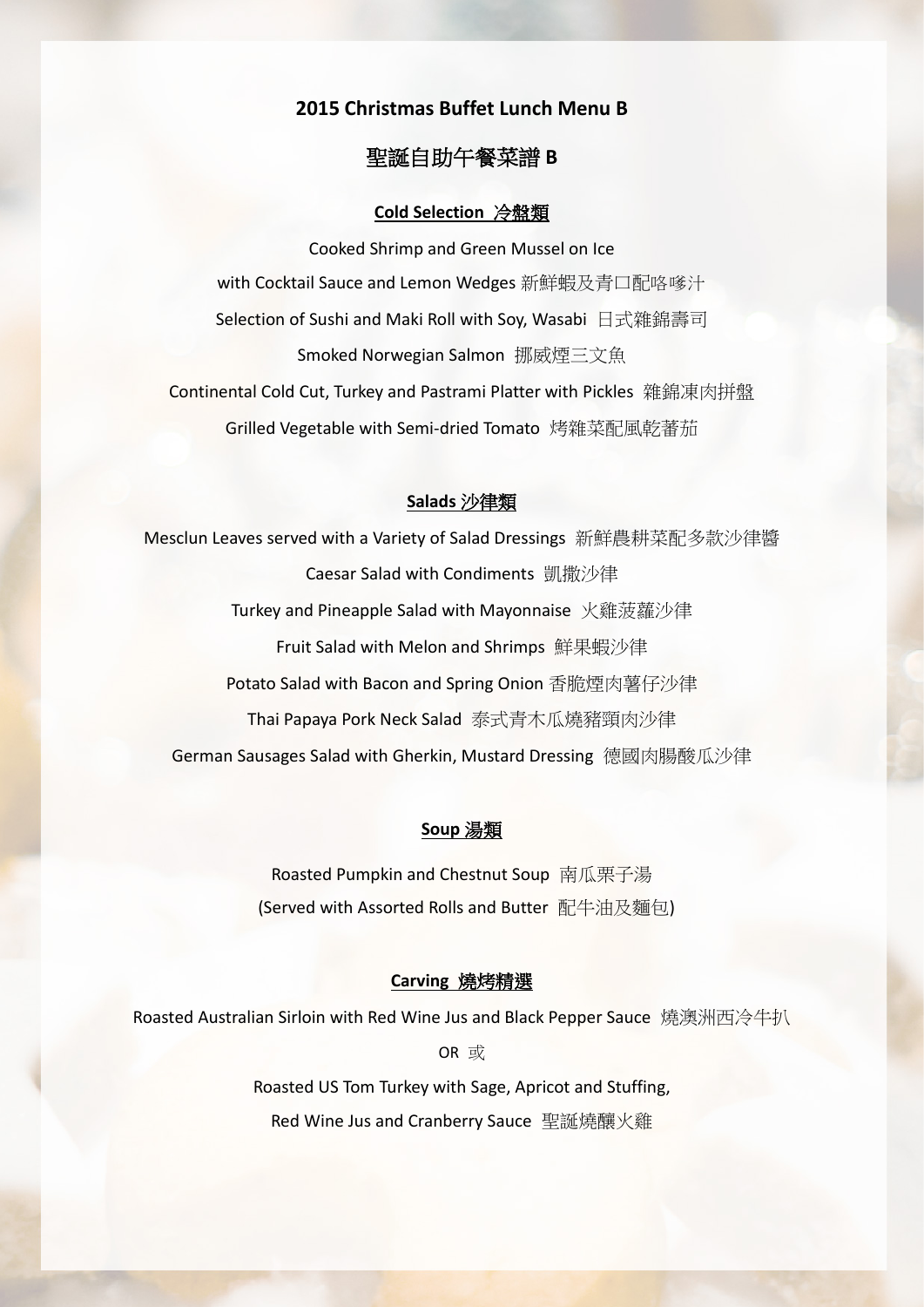# **Hot Selection** 熱盤類

Seared Salmon with Champagne Sauce 煎三文魚配香檳汁 Roasted Orange Duckling with Orange Sauce 燒橙汁醃鴨 Baked Rack of Lamb Mint Crusted and Rosemary Jus 焗羊架露絲瑪利汁 American Style Roasted Barbecued Pork Rib 美式燒排骨 Indian Chicken Makhani with Steamed Rice 印式牛油雞咖喱配白飯 Braised Assorted Mushrooms with Seasonal Vegetables 雜菌扒時蔬

Fried Rice with Seafood and Asparagus 蘆筍海鮮炒飯 Braised e-fu Noodle with Enoki Mushrooms 金菇炆伊麵 Braised Brussels Sprout and Honey Glazed Chestnut 迷你包心菜配蜜餞甘栗

### **Desserts** 甜品類

Seasonal Fresh Fruit Platter 合時鮮果 New York Cheese Cake 紐約芝士餅 Raspberry Chocolate Cake 紅莓朱古力餅 Mango Pudding 芒果布甸 Christmas Chestnut Log Cake 聖誕樹頭蛋糕 Christmas Pudding with Cognac Vanilla Sauce 聖誕布甸配干邑香草汁 German Christmas Stollen and Christmas Cookies 聖誕果子蛋糕及曲奇 Coffee or Tea 咖啡或紅茶

**HK\$408 plus 10% service charge per person** 每位港幣**\$408** 另加一服務費 **A minimum booking of 50 persons** 訂座人數需最少 **50** 位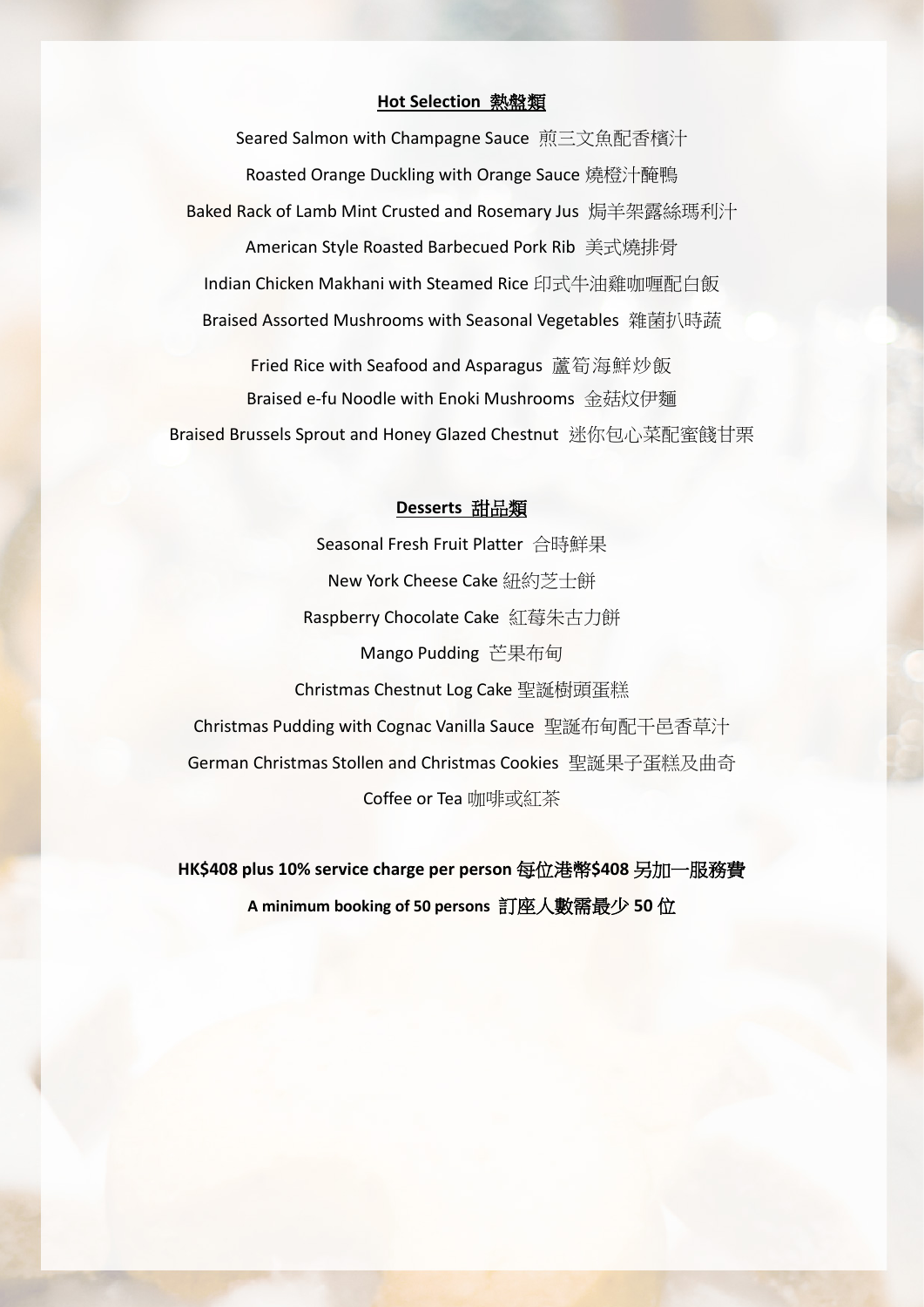**2015 Christmas Set Dinner Menu A**

# 聖誕晚餐菜譜 **A**

Char-grilled Portobello Mushroom with Danish Mozzarella Cheese and Rocket Salad served with Yuzu Dressing 炭燒大野菌配意大利軟芝士, 火箭菜沙律伴柚子汁

\* \* \*

Cepes Soup with Truffle Favor 意大利菌忌廉湯配松露油

\* \* \*

Pan-seared Salmon with Duchess Potato and Asparagus served with Vongole Bianco 香煎三文魚配公爵薯及露筍伴意式白酒蜆汁

OR 或

Traditional Roasted Turkey Roll with Stuffing , Brussels Sprouts and Honey-glazed Chestnut served with Giblet Gravy and Cranberry Sauce 傳統燒火雞卷配包心菜及蜜餞栗子伴燒雞汁及金巴侖汁

\* \* \*

64% Chocolate Apricot Cram Compote 64%濃味朱古力杏甫蛋糕

\* \* \*

Christmas Petits Fours 精美聖誔小甜點

**HK\$448 plus 10% service charge per person** 每位港幣**\$448** 另加一服務費 **A minimum booking of 20 persons** 訂座人數需最少 **20** 位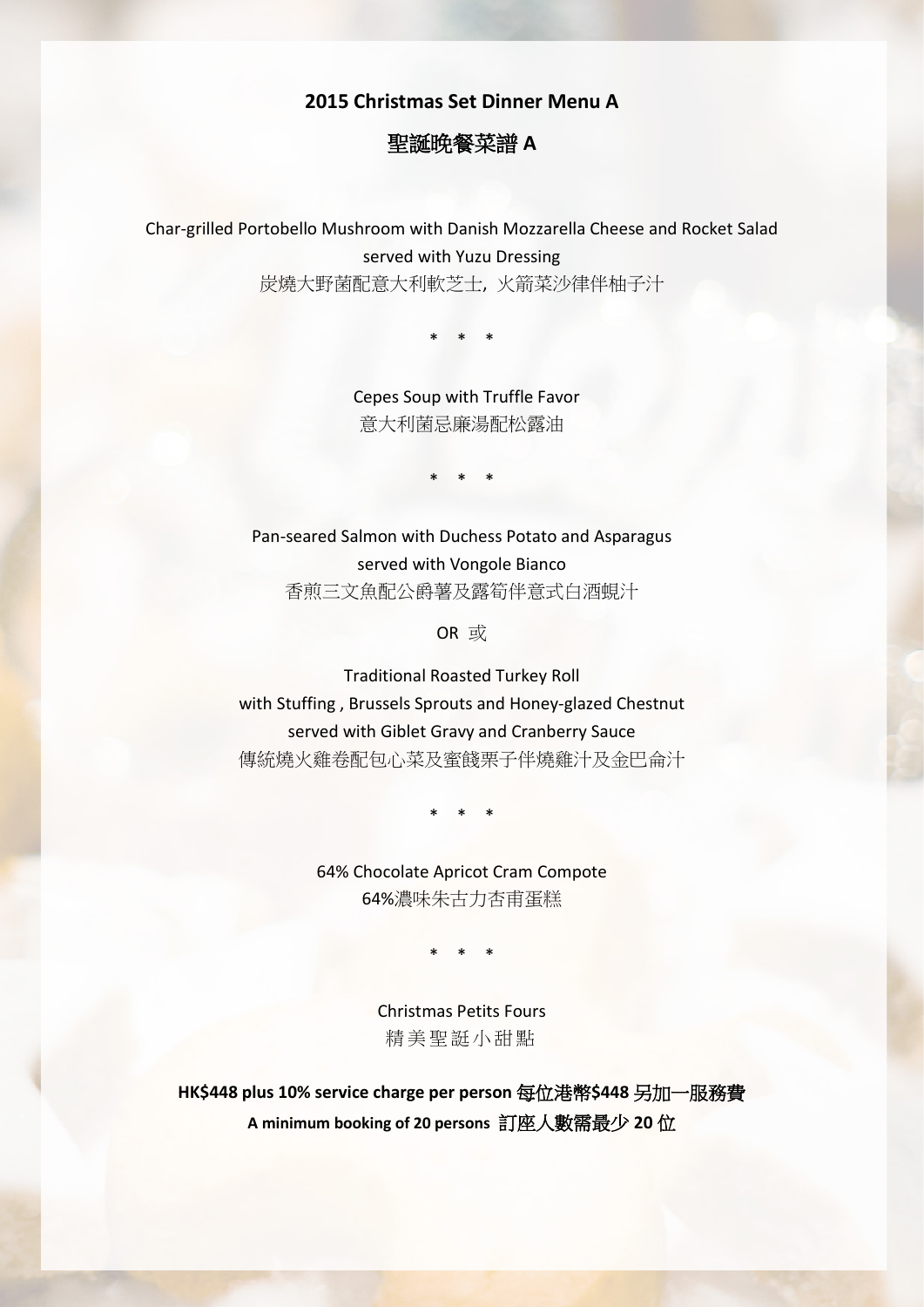# **2015 Christmas Set Dinner Menu B**

# 聖誕晚餐菜譜 **B**

Hokkaido Jumbo Scallop Capriccio served with Lemon Oil Foam with Caviar and Chive 北海道珍寶帶子伴沙律配檸檬味泡沫及魚子醬

\* \* \*

Blue Crab Bisque with Cognac 干邑藍蟹濃湯

\* \* \*

Char Grilled US Beef Rib Eye Steak served with Baked Cheese Potato and French Beans in Truffle Favor Jus 炭燒澳洲肉眼扒配芝士焗薯及松露汁

OR 或

Traditional Roasted Turkey Roll with Stuffing , Brussels Sprouts and Honey-glazed Chestnut served with Giblet Gravy and Cranberry Sauce 傳統燒火雞卷配包心菜及蜜餞栗子伴燒雞汁及金巴侖汁

\* \* \*

Christmas Pudding with Brandy Sauce 聖誔布甸伴白蘭地汁

\* \* \*

Christmas Petits Fours 精美聖誔小甜點

**HK\$488 plus 10% service charge per person** 每位港幣**\$488** 另加一服務費 **A minimum booking of 20 persons** 訂座人數需最少 **20** 位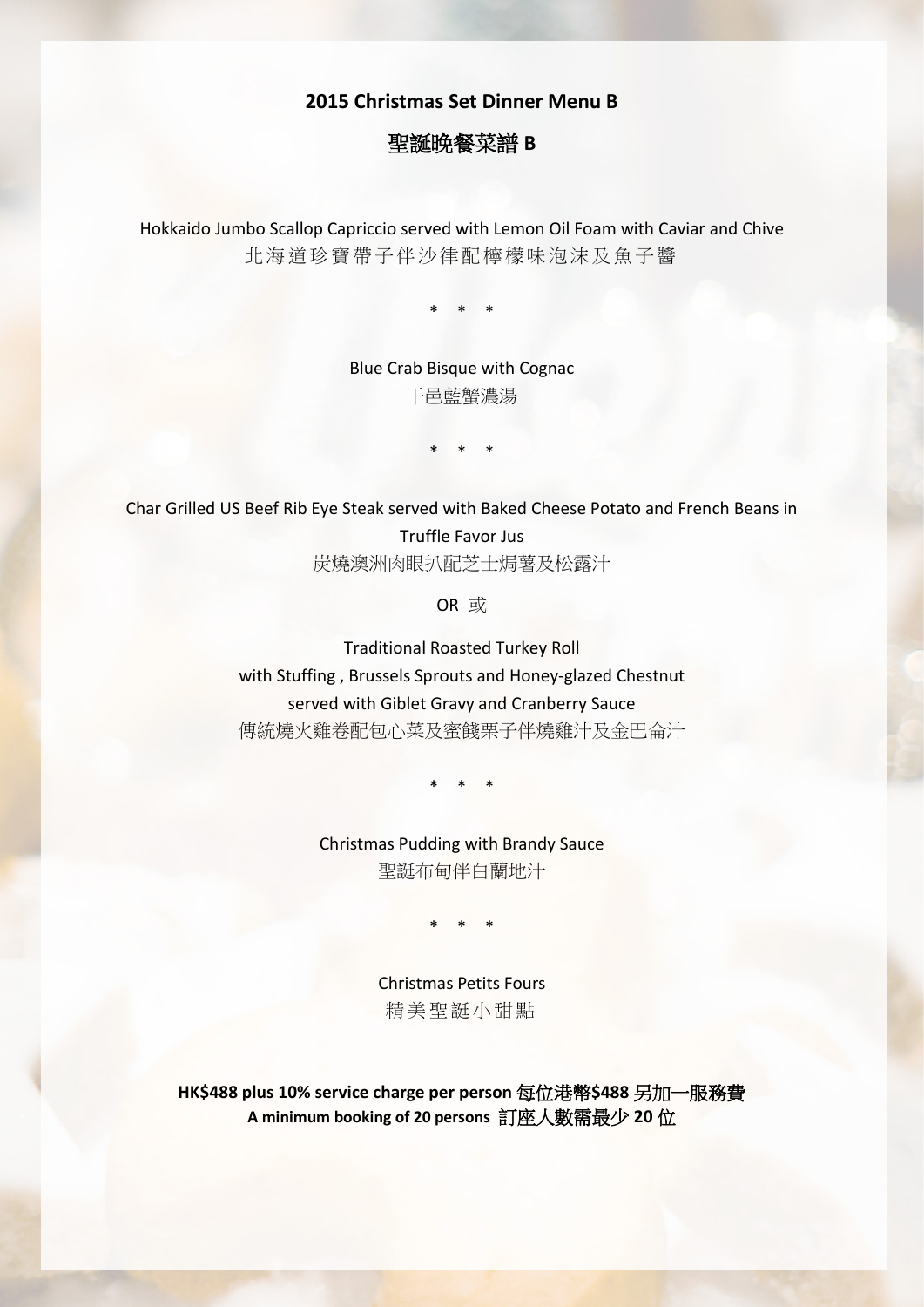# **2015 Christmas Buffet Dinner Menu A**

# 聖誕自助晚餐菜譜 **A**

### **Cold Selection** 冷盤類

Sea Prawns, Crayfish and Black Mussel on Ice with Cocktail Sauce and Lemon Wedge 海蝦, 小龍蝦及黑青口配咯嗲汁 Selection of Sushi and Maki Roll with Soy, Wasabi 日式雜錦壽司 Salmon Sashimi 三文魚刺身

Norwegian Smoked Salmon 挪威煙三文魚 Tomato, Mozzarella Cheese with Balsamico, Olive Oil 蕃茄意大利芝士配香醋橄欖油 Continental Cold Cut, Turkey and Pastrami Platter with Pickles 雜錦凍肉拼盤

### **Salads** 沙律類

Mesclun Leaves served with a Variety of Salad Dressings 新鮮農耕菜配多款沙律醬 Caesar Salad with Condiments 凱撒沙律 Smoked Duck Breast Salad with Peach 煙鴨胸香桃沙律 Turkey and Pineapple Salad with Mayonnaise 火雞菠蘿沙律 Thai Seafood Salad with Vermicelli 泰式海鮮粉絲沙律 Beetroot Yoghurt Salad with Citrus 紅菜頭乳酪沙律伴柑橘 Potato Salad with Bacon and Spring Onion 香脆煙肉薯仔沙律

### **Soup** 湯類

Wild Mushroom Soup Infused with Truffle Oil 野菌忌廉湯 (Served with Assorted Rolls and Butter 配牛油及麵包)

#### **Carving** 燒烤精選

Honey Glazed Virginia Bone Ham with Pork Wine Jus 呠酒汁蜜糖火腿 OR 或 Roasted US Tom Turkey with Sage, Apricot and Stuffing, Red Wine Jus and Cranberry Sauce 聖誕燒釀火雞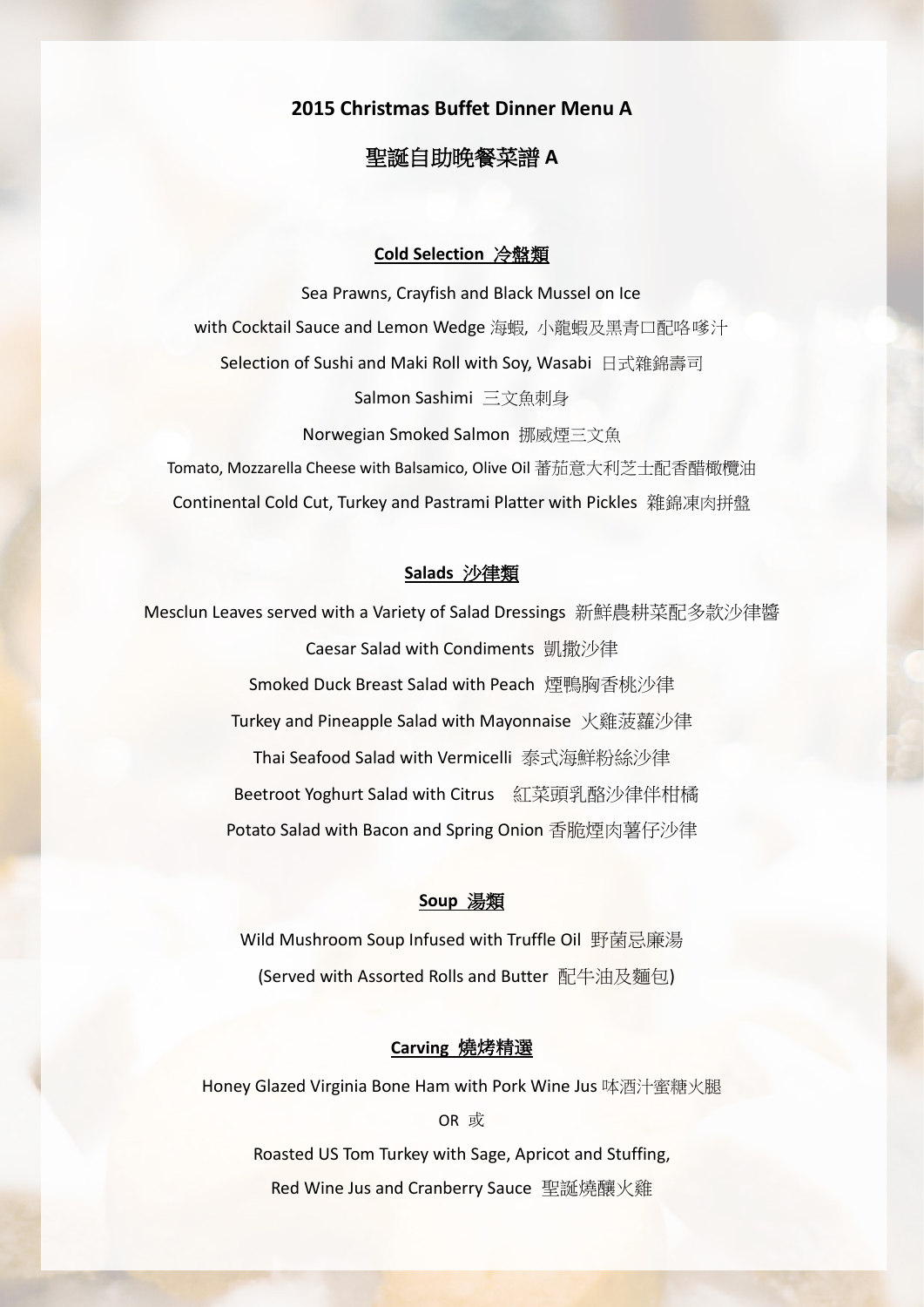# **Hot Selection** 熱盤類

Roasted Rack of Lamb with Mint Crusted and Rosemary Jus 焗羊架露絲瑪利汁 Pan-fried Barramundi Fillet with Citrus and Caper Sauce 香煎盲鰽魚柳配檸檬水瓜柳汁 Roasted Spring Chicken with Tyme Jus 燒春雞配香草燒汁 Roatsed Spare Ribs in BBQ sauce 焗排骨燒烤汁 Indian Beef Curry with Steamed Rice 印式牛肉咖喱配白飯 Braised Straw Mushrooms and Seasonal Vegetable 炒野菌雜菜 Egg White Fried Rice with Asparagus and Crab Meat 蟹肉蛋白露筍炒飯 Wok Fried Udon with Seafood 日式海鮮炒烏冬 Braised Brussels Sprout and Honey Glazed Chestnut 迷你包心菜配蜜餞甘栗

#### **Desserts** 甜品類

Seasonal Fresh Fruit Platter 合時鮮果 New York Cheese Cake 紐約芝士餅 Cinnamon Cream Caramel 肉桂焦糖燉蛋 Chocolate Gingerbread Terrine 薑味朱古力慕絲條 Baked Almond Cherry Tart 焗杏仁車厘子撻 Christmas Mince Pie and Pear Tart 聖誕果子批 German Christmas Stollen and Christmas Cookies 聖誕果子蛋糕及曲奇 Christmas Chestnut Log Cake 聖誕樹頭蛋糕 Christmas Pudding with Cognac Vanilla Sauce 聖誕布甸配干邑香草汁 Coffee or Tea 咖啡或紅茶

> **HK\$468 plus 10% service charge per person** 每位港幣**\$468** 另加一服務費

**Enjoy both beef and turkey carving at additional HK\$30 per person only** 另加港幣**\$30** 可享燒牛扒及火雞

**A minimum booking of 50 persons** 訂座人數需最少 **50** 位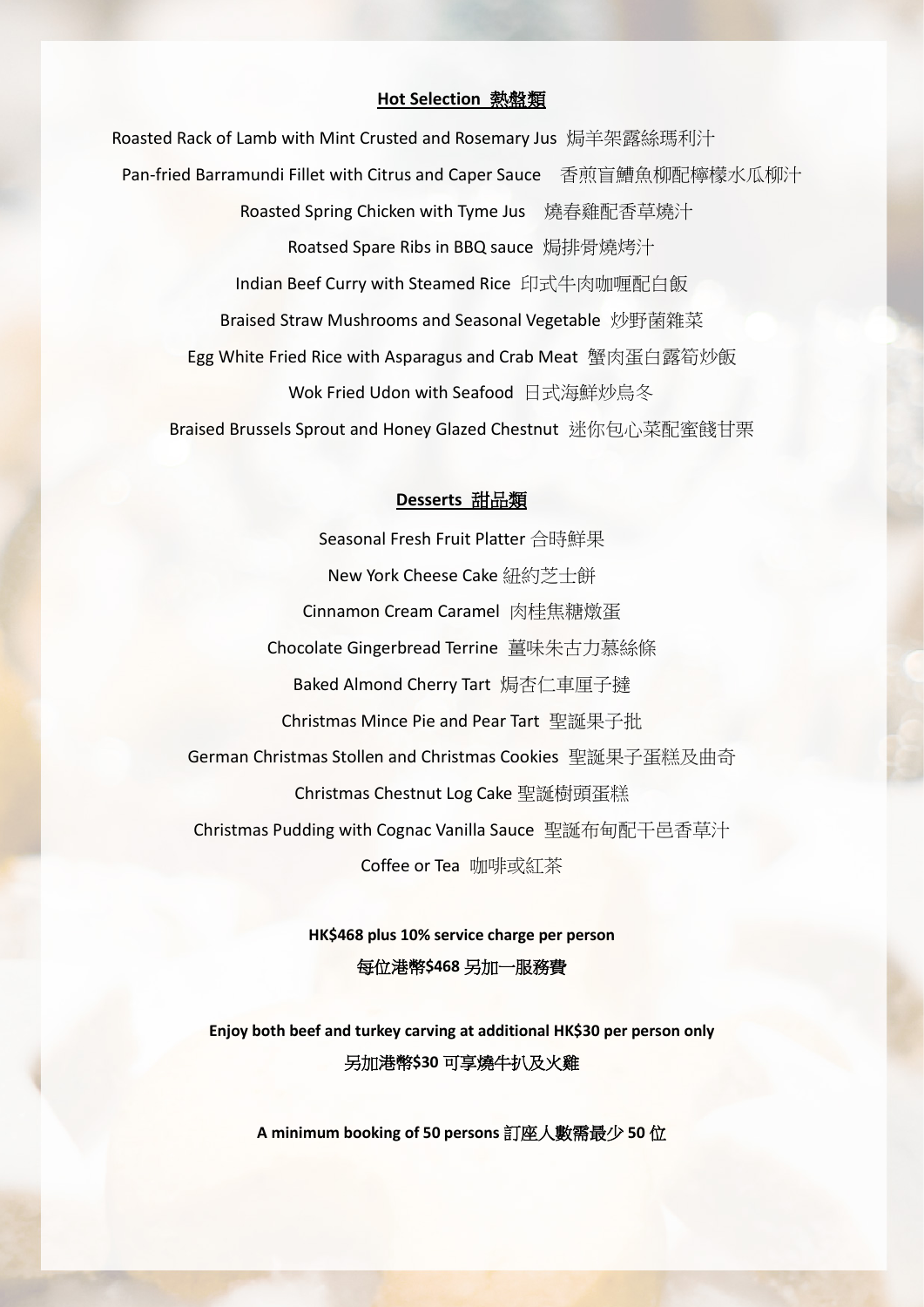# **2015 Christmas Buffet Dinner Menu B** 聖誕自助晚餐菜譜 **B**

## **Cold Selection** 冷盤類

Crayfish, Black Mussels, Fresh Sea Prawns and Sea Whelk on Ice with Cocktail Sauce and Lemon Wedge 小龍蝦、黑青口, 鮮蝦及翡翠螺配咯嗲汁 Selection of Sushi and Maki Roll with Soy, Wasabi 日式雜錦壽司 Salmon, Snapper and Squid Sashimi 三文魚, 鯛魚及八爪魚刺身 Norwegian Smoked Salmon 挪威煙三文魚 Continental Cold Cut, Turkey and Pastrami Platter with Pickles 雜錦凍肉拼盤 Grilled Vegetable with Semi-dried Tomato 烤雜菜配風乾蕃茄

## **Salads** 沙律類

Mesclun Leaves served with a Variety of Salad Dressings 新鮮農耕菜配多款沙律醬 Caesar Salad with Condiments 凱撒沙律 Fruit Salad with Crab Meat and Prawns 蟹肉, 海蝦拼鮮果沙律 Turkey and Pineapple Salad with Mayonnaise 火雞菠蘿沙律 Tomato, Mozzarella Cheese with Balsamico, Olive Oil 蕃茄意大利芝士配香醋橄欖油 Italian Parma Ham with Melon 意大利巴馬火腿伴蜜瓜 Thai Green Papaya and Mango Salad with Shrimp 泰式青木瓜芒果蝦沙律

### **Soup** 湯類

Lobster Bisque with Brandy 白蘭地龍蝦濃湯 (Served with Assorted Rolls and Butter 配牛油及麵包)

## **Carving** 燒烤精選

Roasted US Beef Rib-eye with Red Wine Jus 燒澳洲肉眼扒配紅酒汁

OR 或

Roasted US Tom Turkey with Sage, Stuffing, Red Wine Jus and Cranberry Sauce 聖誕燒釀火雞